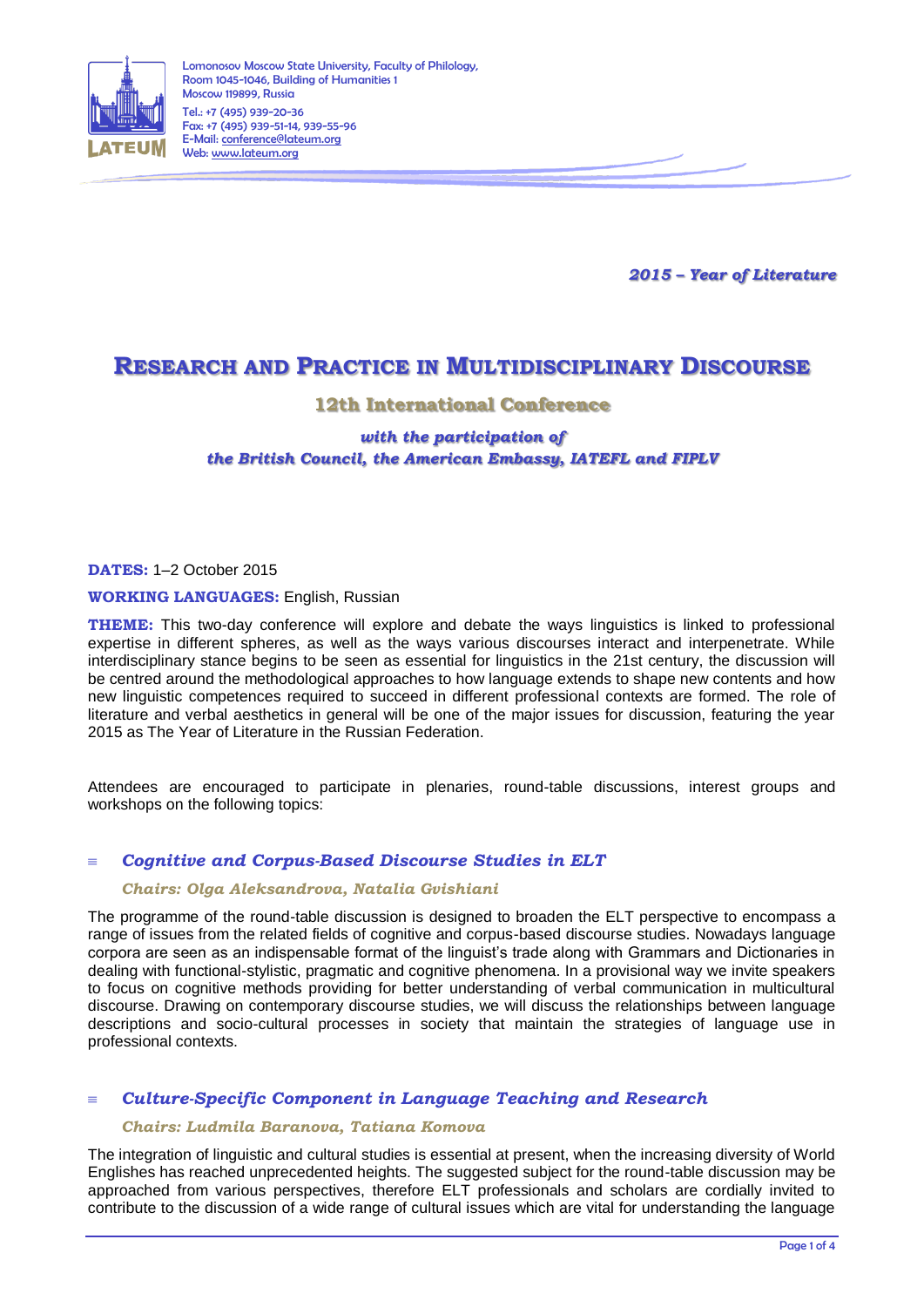

now and which are going to be in the focus of the future studies of English. It is of the essence to keep up with the cultural changes taking place not only in the English-speaking countries, but also wherever English is used as a foreign tongue, or has a significant presence. Moving towards understanding these changes is the ultimate goal of this round-table discussion.

# *Phonetics in ELT in Global English Context*

#### *Chairs: Svetlana Decheva, Irina Maguidova*

The main focus of this round-table discussion is on supporting phonetic studies in modern English environment, when English has become "lingua franca" and is welcome in politics, economics, business, technology etc. The final goal of ELT in this sphere is to raise and develop the learners' awareness of Global English phonation, as well as their perceptive and productive skills. The emphasis is laid on cultured English speech and phonetic variability to maintain communication in a way which will meet the demands of the English-speaking community the world over. We invite all the participants to share their views on how the scope of English phonetics can be extended still further, since we can no longer confine ourselves to the one-sided exclusively British-oriented pronunciation teaching.

### *Translation and Interpretation Challenges Across Various Discourses*

### *Chairs: Aschen Mikoyan, Velta Zadornova, Denis Moukhortov*

Translation has been the chief means of communication between languages and cultures since the times metaphorically referred to by George Steiner as "After Babel", i.e. from the time when human communities inhabiting the prehistoric world began to use distinctive means of verbal communication. Any contact, at least any peaceful contact that members of a speech community had with members of another speech community created a need for a means of overcoming the language barrier, and it was translation that satisfied that need. With the emergence of national literatures, translation assumed another, a more creative and loftier role, providing for an interplay of various discourses. The participants of the round table will be invited to discuss a broad range of issues from literary translation to translation training.

#### *Technology Assisted Linguistic Research and Instruction*

#### *Chair: Marklen Konurbaev*

This panel will discuss global trends in computer-assisted linguistic analysis and ways to improve language awareness in students based on the new methods of semantic analysis of texts including data mining, knowledge extraction and information discovery. The outburst of information has created a totally new environment where language learners are literally drowned in terabytes of texts, e-mails, video and audio material. It is a great challenge for modern linguistics to find and suggest new effective means to assist modern learner in structuring and systematizing this information for individual or professional purposes and desirably help the students to preserve the cultural edge in this process that is growing more and more spontaneous and intuitive. This poses a new task before educational institutions to overcome a simplistic and purely pragmatic foreign language acquisition and keep up with the ever increasing pace of the information era.

# *Business English: Theory and Practice*

#### *Chair: Tamara Nazarova*

Participants of this Special Interest Group are invited and encouraged to share their experience in either teaching or researching the English used in business settings across geographical borders and national cultures. All the practitioners and theorists from different departments and universities who plan to attend the sessions of the BESIG at the LATEUM 2015 Conference will be given an opportunity to take the floor and detail one or several aspects of Business English they are interested in, drawing the attention of the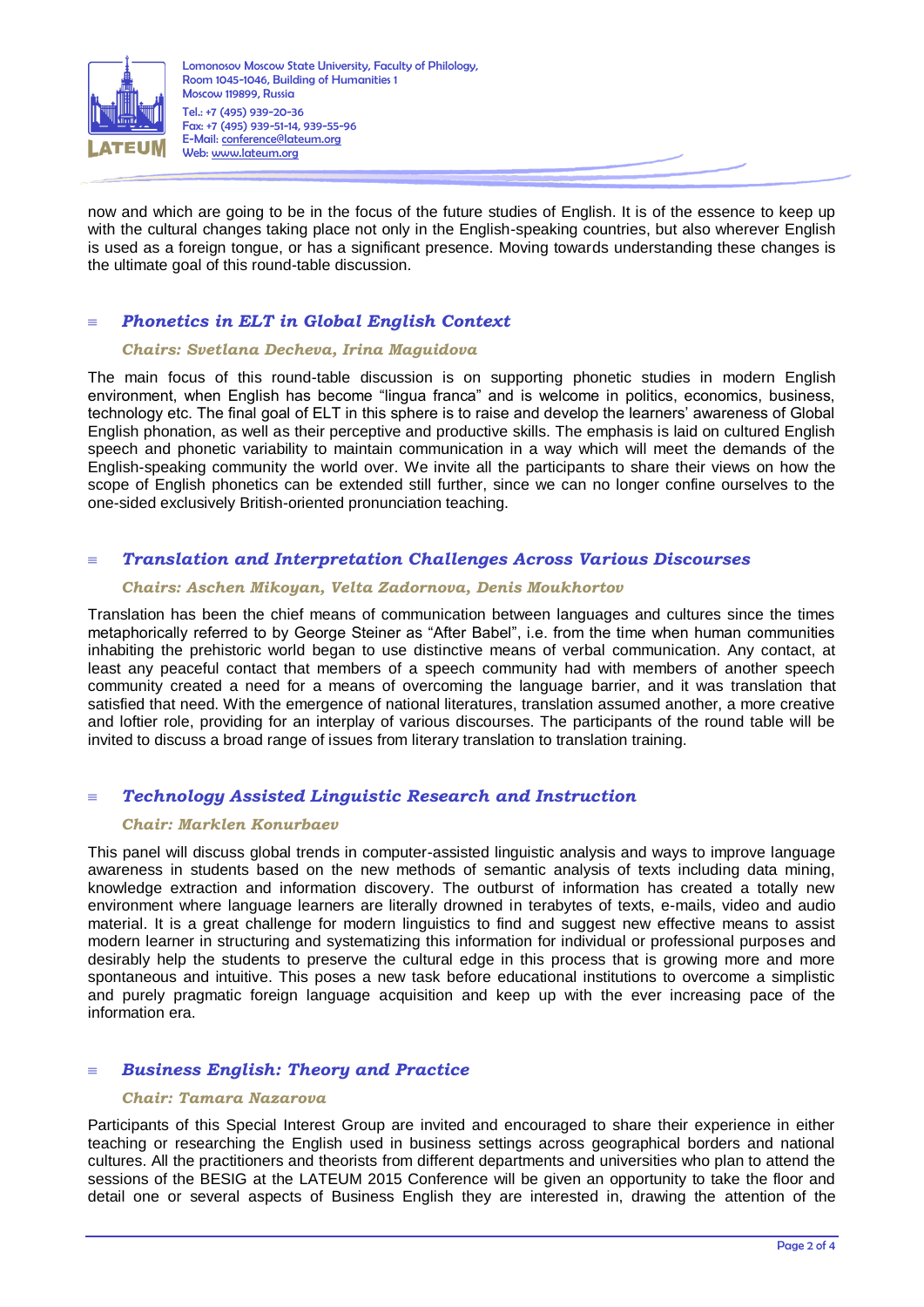

audience to something of use in both the day-to-day teaching of priority skills in the ELT classroom and the ongoing research of this exciting field of study.

# *Traditions and Innovations in EAP Teaching*

### *Chair: Lyubov Kulik*

The aim of this panel discussion is to share experience in teaching professional discourse, the sphere which acquires an ever growing importance in the current decade. The participants are invited to demonstrate the interplay of traditional and innovative approaches to teaching Academic English, both written and oral. It is vital to take into account not only the most diversified requirements would-be specialists have to meet but also the speed these requirements change in the modern world of work.

# *Literature in the EFL Classroom*

### *Chairs: Andrey Lipgart, Irina Gyubbenet*

Like specimens of any other style of language, texts of verbal art may be studied both with respect to their content and to their form; yet another additional and unique aspect of studying literary texts consists in revealing their aesthetic value, the nature of the impact they produce upon the reader. All these aspects of studying literature may find their rightful place in a well-organized EFL class: literary texts may serve as a source of historical and cultural information, as a means of enlarging the students' knowledge of vocabulary and grammar, and a material demonstrating the aesthetic capacities of the language. We invite the participants of this round-table discussion to concentrate on the above issues, to share their experience in the field and to suggest their own ways and methods of studying literature in the EFL classroom.

# *Media Discourse*

#### *Chair: Elena Mendzheritskaya*

Media discourse informs, influences, and introduces us to the world of news and opinions. It implies various linguistic and extralinguistic strategies of passing on both information and impact. Treating mass media in terms of discourse presupposes inviting scholars from diverse spheres including general theory of communication, discourse analysis, cognitive and media studies, mass media language teaching. Being linguists we are also interested in practical implementation of all the theoretical assumptions to mass media language acquisition. Such a multifaceted approach prompts the format of the round-table discussion with the participation of different representatives of these interdisciplinary studies.

# *Multimodal Discourse: Semantics, Semiotics, Pragmatics*

#### *Chair: Ekaterina Mikhaylovskaya*

The discussion centres around multimodal discourse analysis as the study of the intersection and interdependence of various modalities of communication within a given context. Researchers in this area seek to identify the influence of mode on meaning, focusing on co-occurrence and interaction between multiple semiotic systems. The participants are encouraged to shed light on the interaction of verbal and non-verbal means of communication in a getting more and more diverse multimodal discourse, as well as to develop a methodology capable of addressing issues related to different modalities of expression and their interaction, co-occurrence and co-deployment in various instances of discourse.